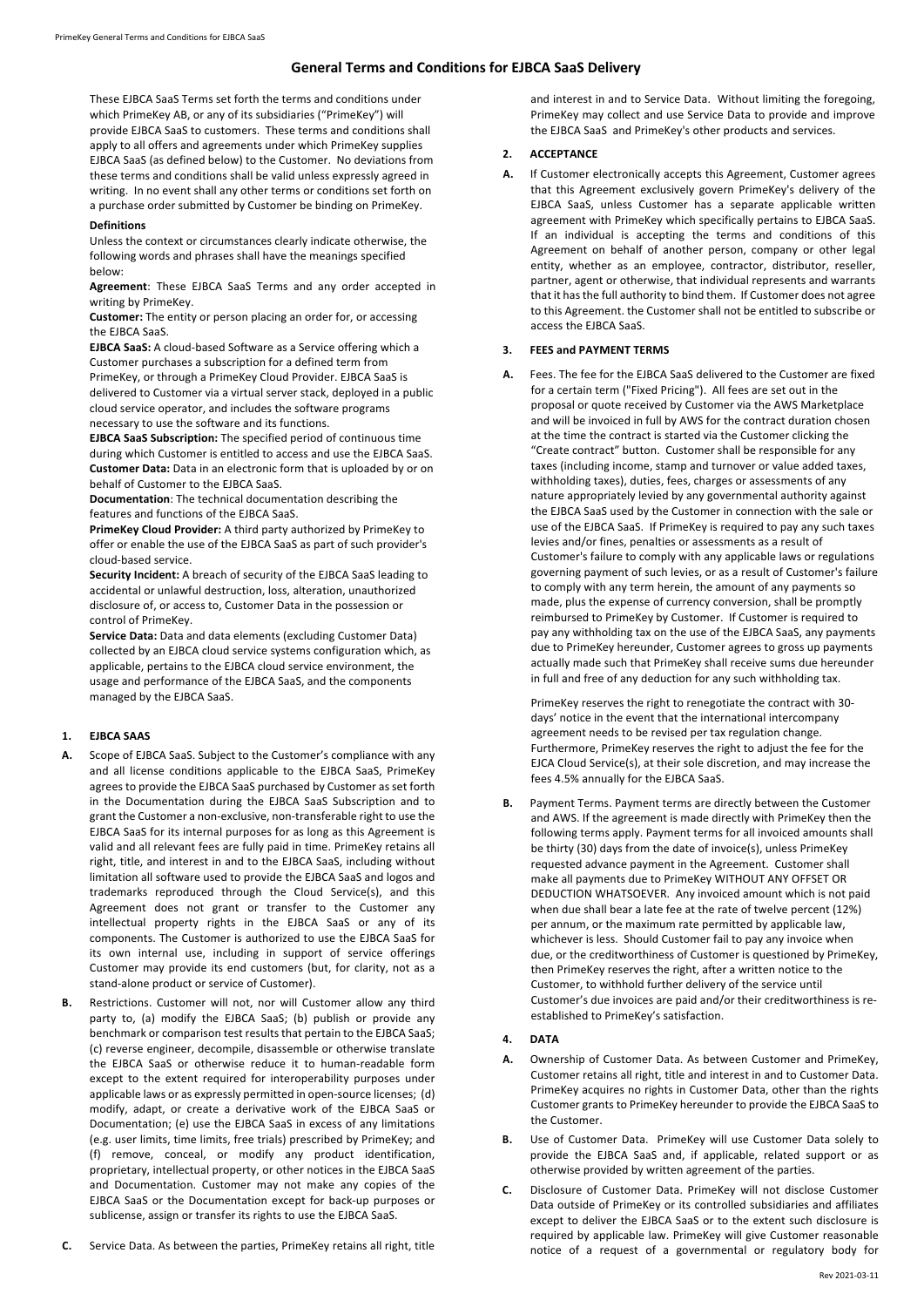Customer Data to allow Customer to seek a protective order or other legal remedies (except to the extent PrimeKey's compliance with this Section would cause it to violate a court order or other legal requirement).

#### **5. DATA SECURITY**

- **A.** Security. PrimeKey will implement reasonable technical and organizational safeguards designed to protect Customer Data against unauthorized loss, destruction, alteration, access, or disclosure. PrimeKey may modify such safeguards from time to time, provided that such modifications will not materially reduce the overall level of protection for Customer Data.
- **B.** Security Incident. If PrimeKey discovers a Security Incident has occurred, PrimeKey will notify Customer promptly and without delay, unless otherwise prohibited by law or otherwise instructed by a law enforcement or supervisory authority. In addition to providing such notification, PrimeKey will promptly take reasonable steps to mitigate the effects of the Security Incident and to minimize any damage resulting from the Security Incident. Customer must notify PrimeKey promptly about any possible misuse of its accounts or authentication credentials or any security incident related to the EJBCA SaaS.

# **6. ACCEPTABLE USE POLICY**

- **A.** The Customer will not use the EJBCA SaaS:
	- -In violation of laws or regulations;

-to violate the rights of others;

-to try to gain unauthorized access to or interrupt any service, device, data, account or network;

-in a manner that could negatively impact the EJBCA SaaS or impair anyone else's use of it; or

-to license, sublicense, sell, resell, loan, rent, lease, transfer, assign, or distribute to any third party.

-to modify, adapt, copy, translate, disassemble, decompile, or reverse engineer the EJBCA SaaS (or any of its components or parts thereof), or otherwise attempt to derive the source code of, decrypt, modify, or create derivative works of EJBCA SaaS.

Customers which violate this Section 7 or otherwise is in material breach of the Agreement and has not remedied the breach within seven (7) days may be subject to having their EJBCA SaaS Subscription suspended or terminated at PrimeKey's discretion without any right for the Customer to receive repayment of fees or any other remedy. PrimeKey will provide reasonable notice before suspending or terminating an EJBCA Cloud Service unless PrimeKey believes an immediate suspension or termination is required.

## **7. SERVICE LEVEL AGREEMENT**

- **A.** Specific Service Level Agreements ("SLA") delineate PrimeKey's commitment around uptime and connectivity for the EJBCA Cloud Services. SLA for service availability is a minimum of 99.9% annually. For the XS instance size there is not an SLA percentage requirement. For instance sizes S and M, the SLA percentage is set to 99.95%. For instance sizes L and XL, the SLA percentage is set to 99.99%.
- **B.** Availability is defined as the ability for new certificates to be issued and or OCSP to provide certificate validation services. Availability excludes any down time outside of the direct control of PrimeKey, including, but not limited to:

-Maintenance Time

-Customer's own Internet service provider

-Force Majeure event

-Any systemic Internet failures

-Enhanced Services

-Any failure in the Customer's own hardware, software or network connection

-Customer's bandwidth restrictions

-Customer's acts or omissions

# **8. SLA VIOLATIONS**

**A.** In the event that PrimeKey fails to meet to the SLA objective in a given month Customer will be entitled to a 5% service credit. The credit will be assessed against the following months bill. In any given month the Customer shall in no event be entitled to receive a credit that exceeds 5% of the monthly fees. Service credits shall constitute the sole remedy in the event of PrimeKey's failure to meet the SLA requirement.

# **9. WARRANTY**

**A.** CUSTOMER ACCEPTS THE EJBCA SAAS "AS IS" AND AS AVAILABLE. UNLESS EXPLICITLY STATED IN THIS AGREEMENT. PRIMEKEY PROVIDES NO REPRESENTATION OR WARRANTY OF ANY KIND, EXPRESS OR IMPLIED, INCLUDING WITHOUT LIMITATION IMPLIED WARRANTIES OF MERCHANTABILITY OR FITNESS FOR A PARTICULAR PURPOSE, OR ANY IMPLIED WARRANTY ARISING FROM STATUTE, COURSE OF DEALING, COURSE OF PERFORMANCE, OR USAGE OF TRADE. WITHOUT LIMITING THE GENERALITY OF THE FOREGOING: (a) PRIMEKEY DOES NOT REPRESENT OR WARRANT THAT THE EJBCA SAAS WILL PERFORM WITHOUT INTERRUPTION OR ERROR; AND (b) PRIMEKEY DOES NOT REPRESENT OR WARRANT THAT THE EJBCA SAAS IS SECURE FROM HACKING OR OTHER UNAUTHORIZED INTRUSION OR THAT CUSTOMER DATA WILL REMAIN PRIVATE OR SECURE.

### **10. INTELLECTUAL PROPERTY PROTECTION**

- **A.** IP Claims. Subject to the terms and conditions of this Section, PrimeKey will defend and settle any claim brought by a third party against Customer that the EJBCA SaaS sold and delivered by or for PrimeKey to Customer under this Agreement infringe any patent, trademark, or copyright ("IP Claim"). PrimeKey will pay settlement amounts or, if applicable, damages and costs finally awarded by a court of competent jurisdiction (collectively, "Damages") against Customer to the extent such damages are specifically attributable to the IP Claim, provided that Customer: (a) promptly notifies PrimeKey in writing of the IP Claim; (b) provides information and assistance to PrimeKey to defend such IP Claim; and (c) provides PrimeKey with sole control of the defense and settlement negotiations.
- **B.** Remedies. PrimeKey may, at its option and to the extent it is commercially reasonable, substitute or modify the applicable EJBCA SaaS, or the relevant portion thereof, so that it becomes noninfringing; procure any necessary license; or replace the EJBCA SaaS. If it is not commercially reasonable for PrimeKey to fulfil its obligations pursuant to the above within a reasonable time, then Customer shall be entitled to a reduction of the price corresponding to the reduced value of the EJBCA SaaS resulting from the infringement but for no longer than a period of five years from its delivery date.
- **C.** Exclusions. Notwithstanding anything to the contrary in this Agreement, PrimeKey has no obligation or liability to Customer or to any third party claiming through Customer for any claim of infringement that arises from or relates to: (a) PrimeKey's compliance with or use of designs, specifications, inventions, instructions, or technical information furnished by or on behalf of Customer; (b) modifications made by or on behalf of Customer without PrimeKey's prior written authorization; (c) Customer's failure to upgrade or use a new version of the EJBCA SaaS, to make a change or modification requested by PrimeKey, or to cease using the EJBCA SaaS if requested by PrimeKey; (d) the EJBCA SaaS, or any portion thereof, in combination with any other product or service (including PrimeKey Cloud Providers services); (e) services offered by Customer or revenue earned by Customer for such services; (f) any third-party software or infringements caused by Customer; or (g) any content or information stored on or used by Customer or a third party in connection with the EJBCA SaaS.
- **D.** Entire Liability. Notwithstanding any Term to the contrary in this Agreement, this Section 11 states PrimeKey's entire liability and Customer's sole and exclusive remedies for IP Claims.
- **E.** Rights. All rights, title, ownership and interest in and to the EJBCA SaaS and derivative works thereof but not limited to, all intellectual property rights therein, are and shall remain the property of PrimeKey except the rights expressly contained herein. The same shall apply to any updates to the EJBCA SaaS.
- **F.** Trademarks. Customer shall not alter or remove from the EJBCA SaaS (or Documentation), or alter, any of PrimeKey's or its suppliers' trademarks, trade names, logos, patent or copyright notices, or other notices or markings, or add any other notices or markings to the EJBCA SaaS (or Documentation).

# **11. LIMITATION OF LIABILITY**

**A.** Limitation of Liability. Regardless of the basis of the claim (e.g. contract, tort or statute), the total liability of PrimeKey under or in connection with this Agreement, will not exceed 10% of the price for the applicable EJBCA SaaS paid, by customer to PrimeKey, in the month preceding the event that gave rise to the claim or the minimum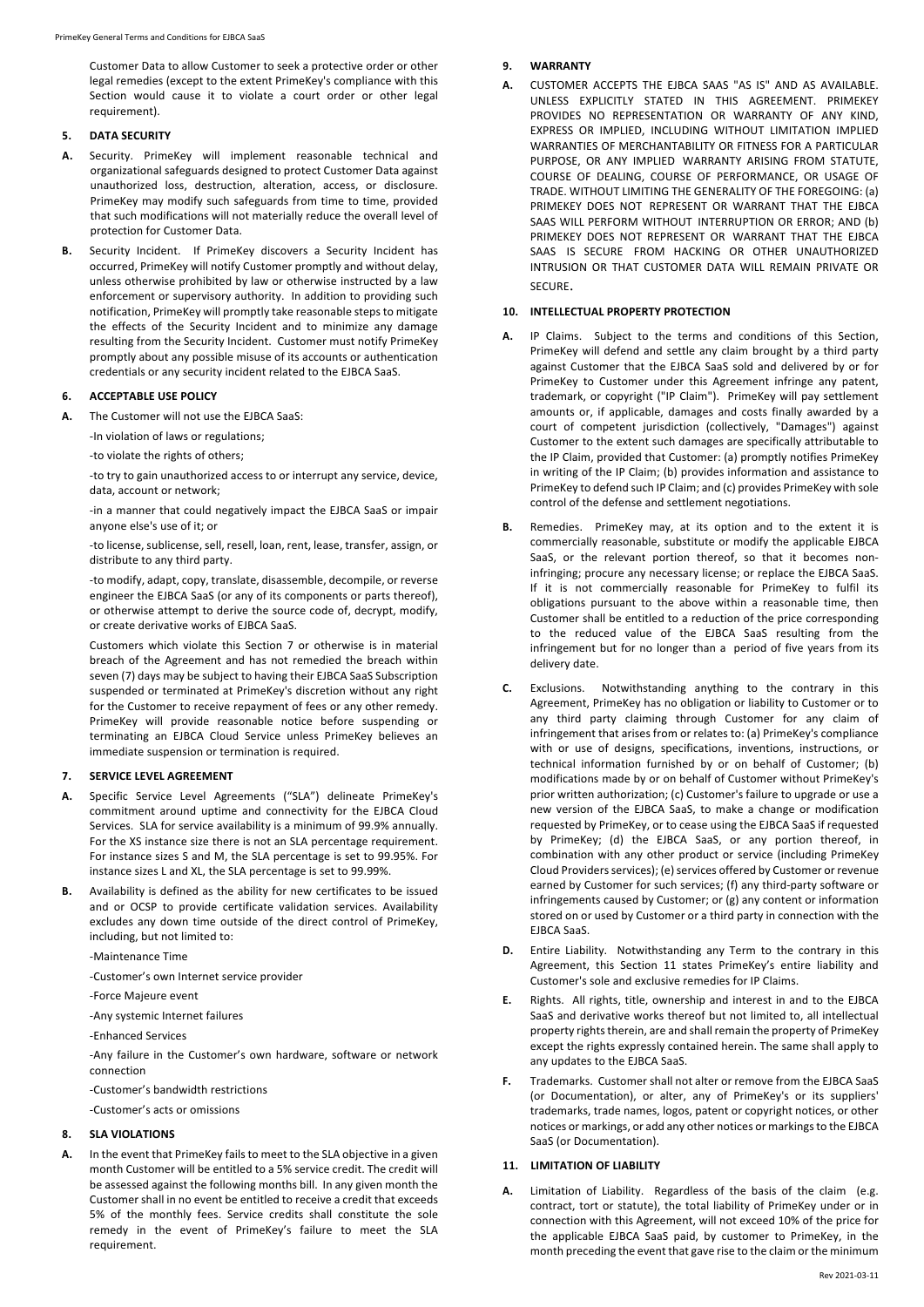amounts permitted by applicable laws, if greater. PrimeKey will not liable for:

-any indirect, consequential, incidental, exemplary or special damages;

-loss or corruption of data;

-loss of revenues, profits, goodwill or anticipated savings;

-procurement of substitute goods and/or services; or

-interruption to business.

IN NO EVENT SHALL PRIMEKEY BE LIABLE FOR SPECIAL, INCIDENTAL, CONSEQUENTIAL, PUNITIVE OR TORT DAMAGES, INCLUDING, WITHOUT LIMITATION, ANY DAMAGES RESULTING FROM LOSS OF USE, LOSS OF DATA, LOSS OF PROFITS, LOSS OF ANTICIPATED PROFITS, OR LOSS OF BUSINESS ARISING OUT OF OR IN CONNECTION WITH THIS AGREEMENT, THE PERFORMANCE OF THE EJBCA SAAS OR OF ANY OTHER OBLIGATIONS RELATING TO THIS AGREEMENT OR THE EJBCA SAAS.

Any failures to perform any obligation under this Agreement or any applicable purchase order except payment of monies due, shall be excused if such failure is caused by acts of God, acts of public authorities, wars or war measures, fires, casualties, labor difficulties or strikes, shortages of material or fuel, failure or delays of suppliers or carriers, shortages of transportation, problem with any network (including telecommunications) other than that under PrimeKey's control, denial of service attack, or any causes beyond PrimeKey's control. PrimeKey shall not be liable for any claims of third-parties relating to the EJBCA SaaS.

**B.** EJBCA SaaS "As-Is". The EJBCA SaaS is provided "as-is" without any warranties, implied or expressed, of any kind. Customers sole right and PrimeKey's sole remedy in the event of actual or perceived errors or defects in the EJBCA SaaS shall be redelivery of the EJBCA SaaS in a new virtual server instance. In such case, PrimeKey will make available scripts and functions for the export and the import of data to the new virtual server instance.

Other than the SLA in Section 8 above, PrimeKey makes no particular warranty with regards to availability and uptime. Customer acknowledges and accepts that there may be disruptions of service or periods of unavailability which will be outside of the control of PrimeKey and totally dependable on the uptime and availability of the Cloud Provider.

PrimeKey makes no warranty regarding the EJBCA SaaS, expressed or implied, including but not limited to any implied warranties of merchantability and fitness for particular purpose. TO THE MAXIMUM EXTENT PERMITTED BY APPLICABLE LAW IN NO CASE WILL PRIMEKEY BE OBLIGED TO COMPENSATE THE CUSTOMER FOR DAMAGE, BE IT DIRECT OR INDIRECT, CAUSED BY MALFUNCTIONS OF THE EJBCA SAAS OR THE CUSTOMERS USE OF IT, NOR IS PRIMEKEY RESPONSIBLE FOR DAMAGE WHICH MAY OCCUR AS A CONSEQUENCE OF THE CUSTOMER'S USE OF THE EJBCA SAAS SUCH AS LOSS OF DATA, SALES, PRODUCTION OR PROFITS OR ANY DAMAGE TO A THIRD PARTY.

#### **12. EJBCA SAAS EXPORT OR RE-EXPORT**

**A.** Customer acknowledge that the EJBCA SaaS and Documentation supplied by PrimeKey under this Agreement are subject to export controls under the laws and regulations of the United States, the European Union and other countries (as applicable), and the EJBCA SaaS may include technology controlled under export and import regulation, including encryption technology. Customer agree to comply with such laws and regulations and represent and warrant that Customer:

-will not, unless authorized by U.S. export licenses or other government authorizations, directly or indirectly export or reexport the EJBCA SaaS and Documentation to or use the EJBCA SaaS and Documentation in countries subject to U.S. embargoes or trade sanctions programs;

-are not a party, nor will Customer export or re-export to a party, identified on any applicable government export exclusion lists, including but not limited to the U.S. Denied Persons, Entity, and Specially Designated Nationals Lists;

-will not use the EJBCA SaaS and Documentation for any purposes prohibited by U.S. law, including the development, design, manufacture or production of nuclear, missile, chemical, or biological weaponry or other weapons of mass destruction; and

-are responsible for compliance with all local encryption laws and

regulations, where applicable, and for obtaining any permits and licenses required under those laws and regulations for Customer's use of the EJBCA SaaS.

Customer agree to provide PrimeKey destination end use and end user information upon PrimeKey's request. Customer will obtain all required authorizations, permits, or licenses to export, re-export or import, as required. Customer agree to obligate, by contract or other similar assurances, the parties to whom Customer re-export or otherwise transfer the EJBCA SaaS to comply with all obligations set forth in this Section 12.

#### **13. TERMINATION AND RETENTION**

- **A.** Customer may terminate the EJBCA SaaS contract at any time. PrimeKey, also, reserves the right to suspend or end the EJBCA SaaS service at any time and at our own discretion without notice.
- **B.** If Customer cancels their subscription to EJBCA SaaS or fails to pay their AWS bills for the EJBCA SaaS service, their data and infrastructure will be deleted within 90 days during which the terms of this Agreement will continue to be in force.
- **C.** Active customers' data is backed up on a daily basis. The data is archived for a maximum of one year after which it is deleted.

# **14. U.S. FEDERAL GOVERNMENT CUSTOMERS**

**A.** This Section applies only to U.S. Federal Government Customers. The EJBCA SaaS is provided to the U.S. Government as "commercial items," "commercial computer software," "commercial computer software documentation," and "technical data" with the same rights and restrictions generally applicable to the Service. If Customer or any authorized user is using the EJBCA SaaS on behalf of the U.S. Government and these terms fail to meet the U.S. Government's needs or are inconsistent in any respect with federal law, Customer and Customer's Authorized Users must immediately discontinue use of the Service. The terms listed above are defined in the Federal Acquisition Regulation and the Defense Federal Acquisition Regulation Supplement.

#### **15. GOVERNING LAW AND ENFORCEMENT RIGHTS**

**A.** This Agreement will be governed by and construed pursuant to the laws of Sweden, without regard to its conflict of law principles. Disputes arising out of or relating to this Agreement shall be finally settled by arbitration in accordance with the Rules of Arbitration Institute of the Stockholm Chamber of Commerce. The arbitration proceedings shall be held in Stockholm, Sweden. Unless both parties are domiciled in Sweden, the arbitration proceedings shall be conducted in English. PrimeKey reserves the right to control all aspects of any lawsuit or claim that arises from Customer's use of the EJBCA SaaS or Documentation.

#### **16. GENERAL PROVISIONS**

- **A.** The Agreement, including the schedules and exhibits hereto, sets forth the entire agreement and understanding of the parties with respect to the subject matter hereof, and supersedes all prior oral and written agreements and understandings relating thereto. Any terms and conditions of any other instrument issued by Customer which are in addition to, inconsistent with or different from the terms and conditions of this Agreement shall be of no force or effect. Additionally, this Agreement supersedes any confidentiality or nondisclosure agreement previously entered into by the parties with respect to Customer's or an affiliate's evaluation of the EJBCA SaaS or otherwise with respect to the EJBCA SaaS.
- **B.** For purposes of the Agreement, the term "written" means anything reduced to a tangible form by a party, including a printed or hand written document, e-mail, or other electronic format.
- **C.** No waiver, alteration, modification, or cancellation of any of the provisions of this Agreement shall be binding unless made in writing and signed by both PrimeKey and Customer. The failure of either PrimeKey or Customer at any time or times to require performance of any provision hereof shall in no manner affect the right at a later time to enforce such provision.
- **D.** This Agreement shall be binding upon, and inure to the benefit of, PrimeKey and Customer and their respective legal representatives, successors and permitted assignees. The parties shall not assign, sublicense or otherwise transfer any of its duties, hereunder, in whole or in part, without the prior written consent of the other Party. Any purported assignment in violation of this Section 17.4 is void.